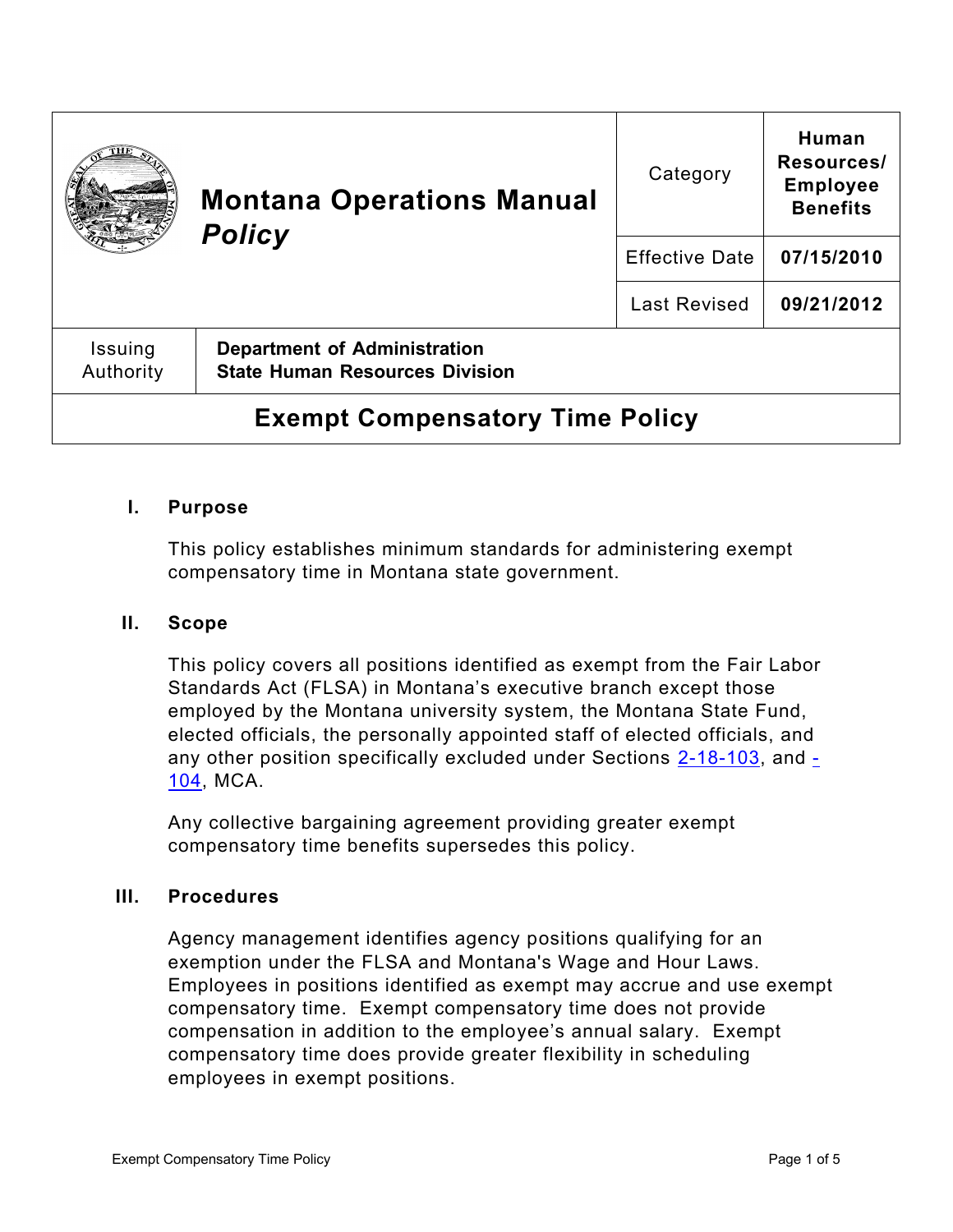Agency management shall not issue lump-sum cash payments for accrued exempt compensatory time at any time.

Nothing in this policy guarantees an employee in an exempt position will be allowed to work hours resulting in the accrual or use of exempt compensatory time.

## **A. Exempt Compensatory Time**

- 1. Employees in exempt positions may accrue one-half hour of exempt compensatory time for each one-half hour in a pay status over 40 hours in a workweek. The supervisor may approve or deny the accrual of exempt compensatory time before or after the employee works the excess hours.
- 2. Hours in excess of 40 hours in a workweek spent by an employee traveling, training, or attending conferences, lectures, or meetings may be credited as exempt compensatory time as determined by the employee's supervisor.
- 3. Employees will earn, record, and use exempt compensatory time in one-half hour increments.

### **B. Exempt Compensatory Time Administration**

- 1. When administering exempt compensatory time, agency management must:
	- a. require advanced approval, whenever possible, for an employee in an exempt position to work hours resulting in accrual of exempt compensatory time;
	- b. require employees to report excess hours worked on a timesheet; and
	- c. follow the record keeping requirements in the Employee Records Management Policy [\(2.21.6601 through 2.21.6622,](http://www.mtrules.org/gateway/Subchapterhome.asp?scn=2%2E21.66) ARM).
- 2. Agency management may adjust an employee's schedule during the workweek to avoid the accrual of exempt compensatory time.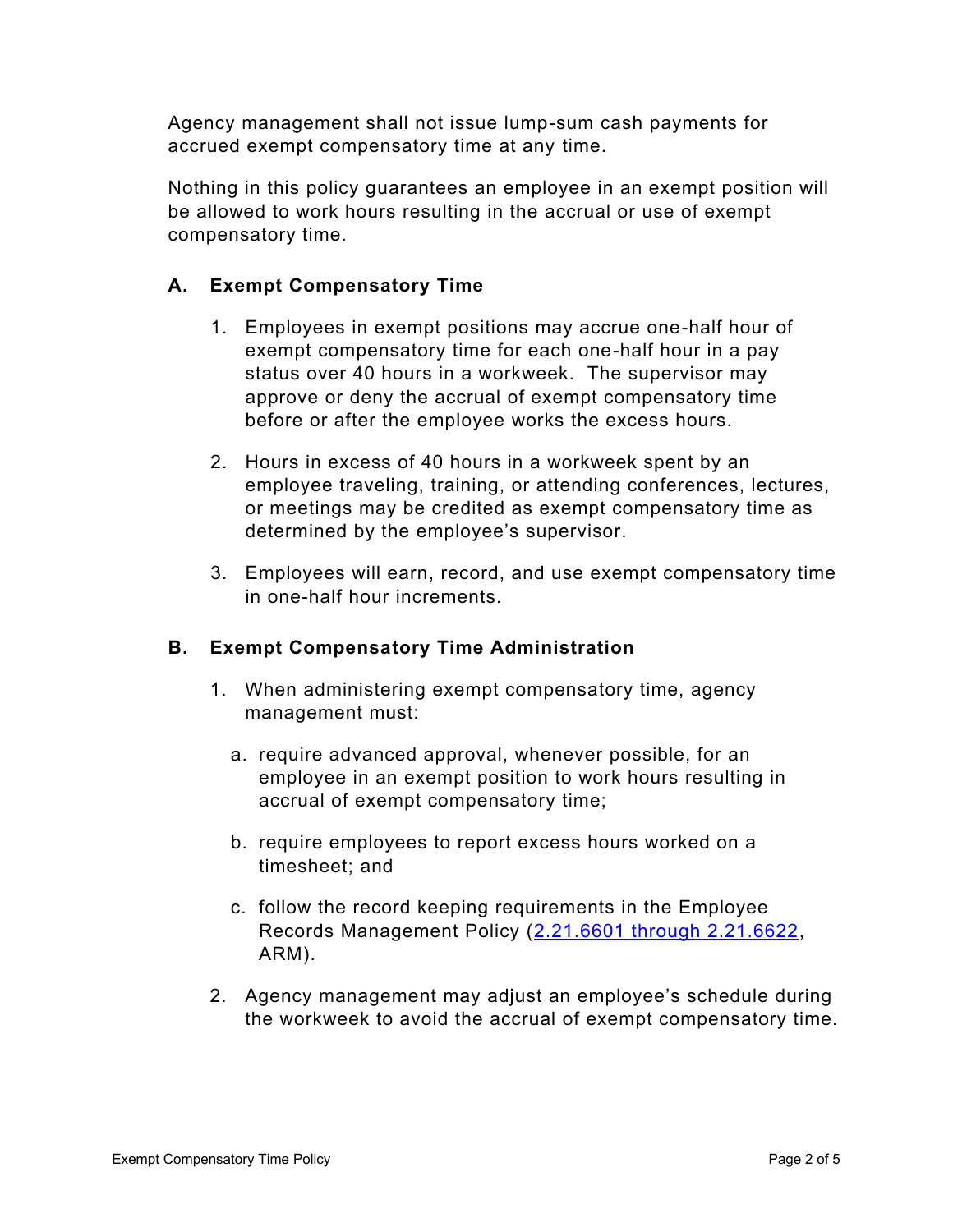### **C. Carry-over Limits and Extensions**

- 1. Employees may carry over a maximum of 120 hours of exempt compensatory time from one calendar year into the next year. Balances exceeding 120 hours are considered "excess." Employees will forfeit excess exempt compensatory time unless used within 90 calendar days from the last day of the calendar year in which the compensatory time was earned. Agency management may grant an extension as described below.
- 2. Employees are responsible for making reasonable written requests to use excess compensatory time during the 90-day grace period. Agency management may grant the request to take the time off or extend the number of days the employee has to use the excess exempt compensatory time. Agency management must document the extensions in writing no later than March 31 of each year. The length of the extension is up to the discretion of the agency director or designee but must not extend beyond the end of the calendar year in which the extension is granted. Any excess exempt compensatory time remaining at the end of the extension is forfeited. If no extension request is made during the 90-day grace period, the excess hours are forfeited.

# **D. Exempt Compensatory Time Leave Requests**

- 1. Employees may take accrued exempt compensatory time as paid time off as approved by their supervisor. If the interest of the state requires the employee's attendance, the state's interest overrides the employee's interest to use exempt compensatory time.
- 2. Agency management may require an employee to take accrued exempt compensatory time off during any workweek.
- 3. Effective January 1, 2011, employees in exempt positions with an excess annual leave balance as identified under the Annual Leave Policy must use excess annual leave before exempt compensatory time may be used. This provision applies only to excess annual leave balances extended into the grace period following the end-of-year calculations.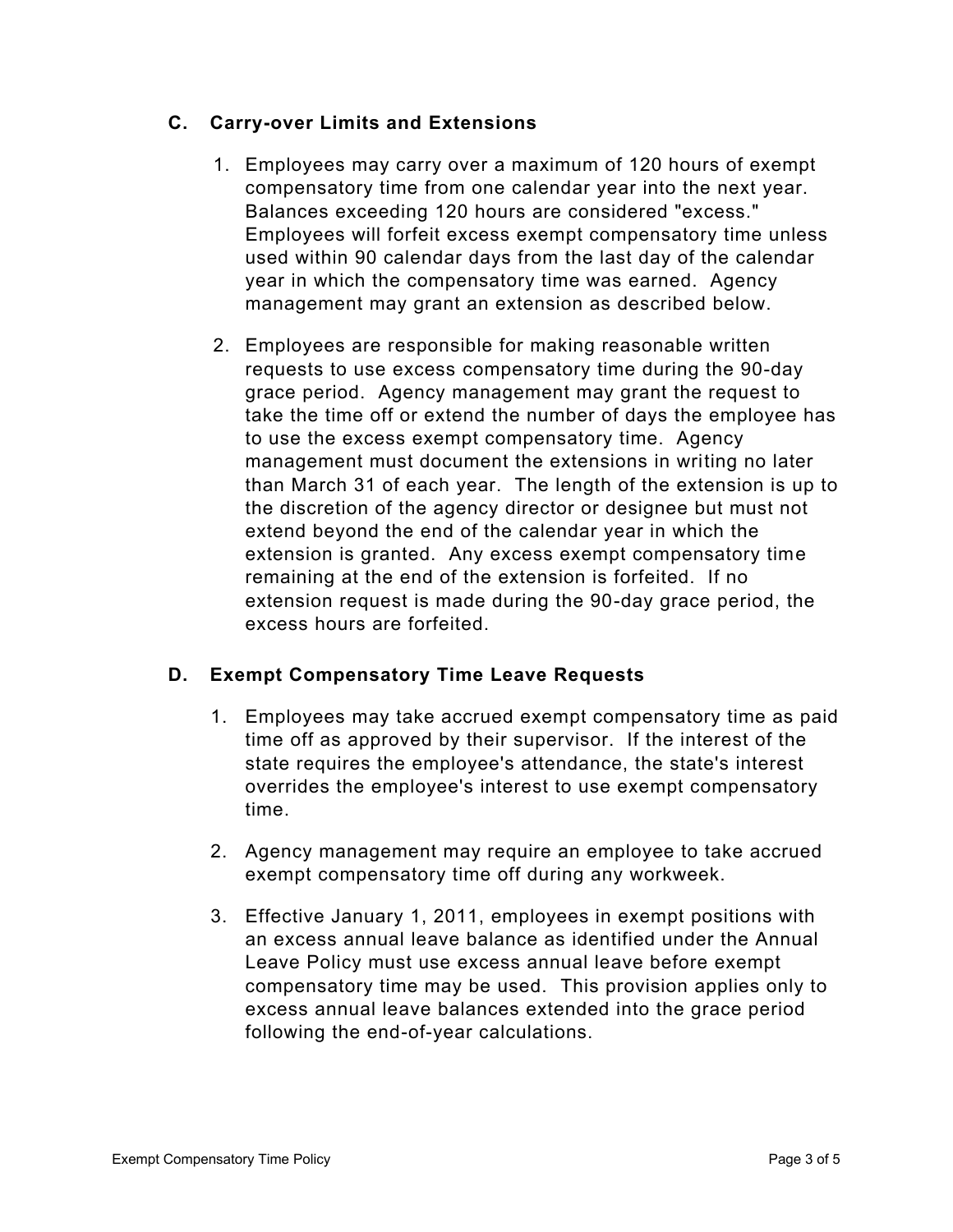### **E. Transfers and Terminations**

- 1. Exempt compensatory time may be transferred with an employee when the employee transfers to another agency or to another position provided the new agency's management agrees. The employee forfeits the time if the new agency's management does not agree.
- 2. Agency management may approve the use of exempt compensatory time to extend an employee's termination date up to a maximum of 120 hours when either of the following occur:
	- a. The employee accrued the exempt compensatory time because of management's request to complete projects or meet objectives.
	- b. Agency management denied the employee reasonable opportunity to take the accrued exempt compensatory time.

## **F. Option to Cap Accrual Amounts.**

Nothing in this policy prohibits agency management from capping the accrual of exempt compensatory time at 120 hours or a lesser amount. Agency management must establish internal written policies and procedures for managing exempt compensatory time if accruals are capped at 120 hours or less.

### **IV. Resources**

- A. Link to the Fair Labor Standards Act of 1938, as amended <http://www.dol.gov/whd/regs/statutes/FairLaborStandAct.pdf>
- B. Link to Title 29, CFR, Chapter V [http://www.dol.gov/dol/cfr/Title\\_29/Chapter\\_V.htm](http://www.dol.gov/dol/cfr/Title_29/Chapter_V.htm)

### **V. Definitions**

All definitions under [2-18-101,](https://leg.mt.gov/bills/mca/title_0020/chapter_0180/part_0010/section_0010/0020-0180-0010-0010.html) MCA, apply to this policy. The following definitions also apply.

**Exempt Position:** A position identified as exempt from the overtime pay provisions of the Fair Labor Standards Act (FLSA) or Montana's Wage and Hour Laws.